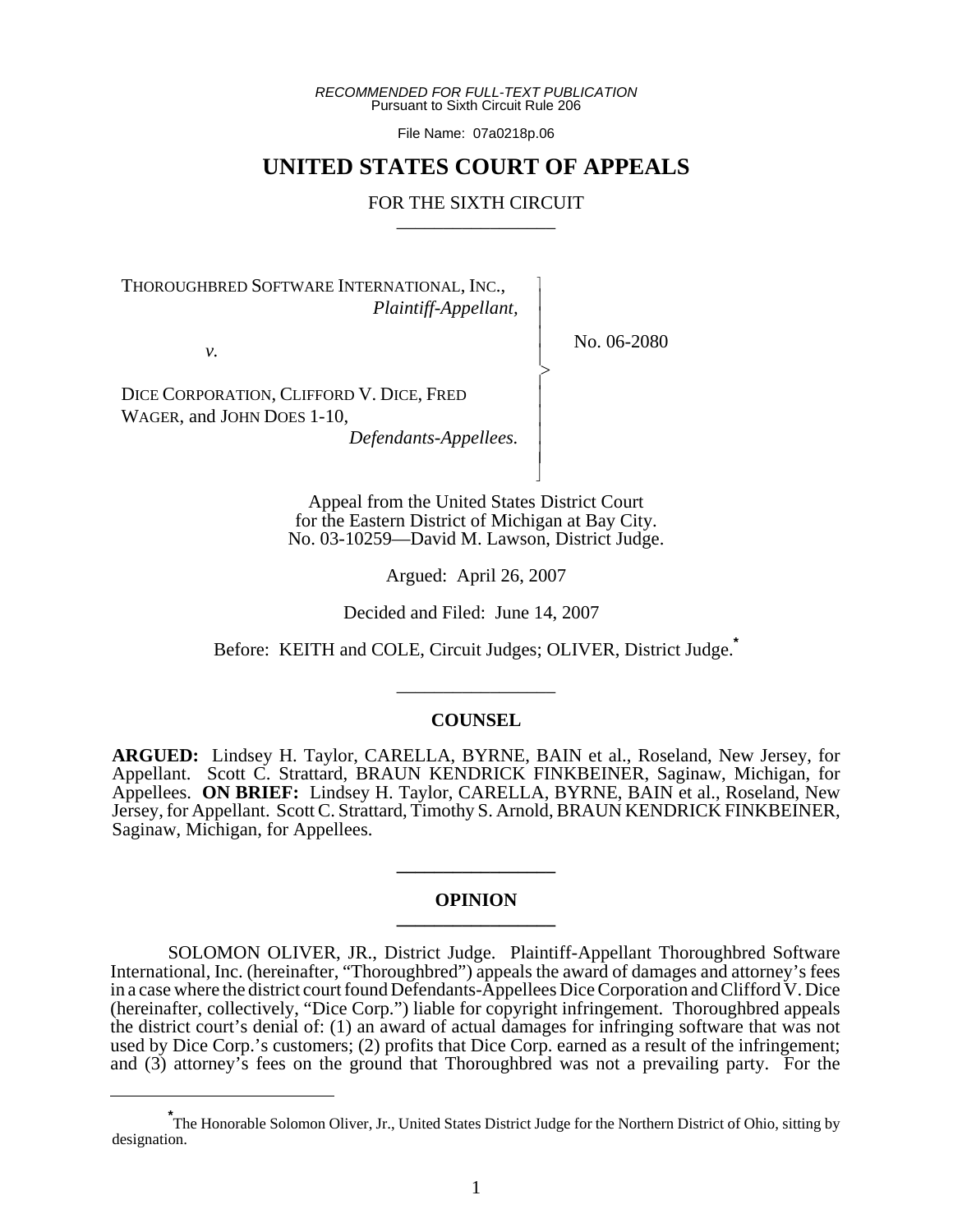following reasons, we **REVERSE** the district court's judgment denying actual damages for the unused infringing software; **AFFIRM** the denial of profits; and **VACATE** the district court's denial of attorney's fees. We hereby **REMAND** this action to the district court to enter judgment in favor of Thoroughbred on its claim for actual damages for the unused infringing software in the amount of \$183,794.25, and to determine whether Thoroughbred, as the prevailing party, is entitled to an award for attorney's fees.

## **I. BACKGROUND**

Thoroughbred is a New Jersey-based company that develops and sells business accounting computer software. Thoroughbred offers the *Solution*-IVTM software, which contains modules that allow the user to manage various accounting tasks. Thoroughbred also offers other software, such as OPEN*workshop*TM and Thoroughbred BASIC, which interact with the *Solution*-IV software. A license is required for each copy of the software purchased, except for one back-up copy. Although a customer can choose to license only specific modules of a computer program, certain modules will not operate without others. To install the software, the user must contact Thoroughbred to obtain an authorization code. It is permissible to move the software from one computer to another, as long as the software is deleted from the first computer. A user must inform Thoroughbred when software is moved. It is undisputed that Thoroughbred has valid, registered copyrights for all the relevant software. Thoroughbred's license fee ranges from \$500 to \$30,000, depending upon the number of modules and users sought.

Dice Corp. is a Michigan-based company that provides computer hardware with pre-installed software to its business customers in the security and alarm monitoring industry. Clifford V. Dice (hereinafter, "Dice") is the Chief Executive Officer and sole shareholder of Dice Corp. and Fred Wager (hereinafter, "Wager") is the company's President. Dice Corp. has been one of Thoroughbred's customers since 1986. Dice Corp. purchases software from Thoroughbred and, instead of transferring ownership of the software license by "reselling" it to its own customers (as most of Thoroughbred's customers do), it installs the software on computers (along with software from many other companies), and then rents the computers to its customers.**<sup>1</sup>** Dice Corp. charges its customers a monthly fee that incorporates "use of the computer hardware, the software, and the service it provides," with no specific cost allocation for any of the installed software. *Thoroughbred Software Int'l, Inc. v. Dice Corp.*, 439 F. Supp. 2d 758, 762 (E.D. Mich. 2006).

Prior to 2001, the parties apparently did not have a written agreement. In 2001, the parties signed the *Solution*-IV Accounting Source Licensing Agreement ("Dealer Agreement"), which purports to appoint Dice Corp. as a non-exclusive dealer of Thoroughbred's software.**<sup>2</sup>** The Dealer Agreement provides, in pertinent part:

#### III. *Agreement*

1. TSI [Thoroughbred] hereby appoints Licensee as a non-exclusive dealer and grants to Licensee non-exclusive marketing and licensing rights to *Solution*-IV and Licensee hereby accepts such appointment from TSI. Licensee recognizes and agrees that TSI has established and may establish other non-exclusive dealers in licensing *Solution*-IV who may compete with

**<sup>1</sup>** Thoroughbred licenses its software to two kinds of customers: (1) end-users, who use the software themselves; and (2) dealers, or "resellers," who transfer the software licenses to their own customers. (Appellant's Br. 12.) Dice Corp. is considered an end-user because it does not transfer ownership rights to its customers.

**<sup>2</sup>** Although the Dealer Agreement refers only to *Solution*-IV software, the parties do not dispute that it relates to all software relevant to this action.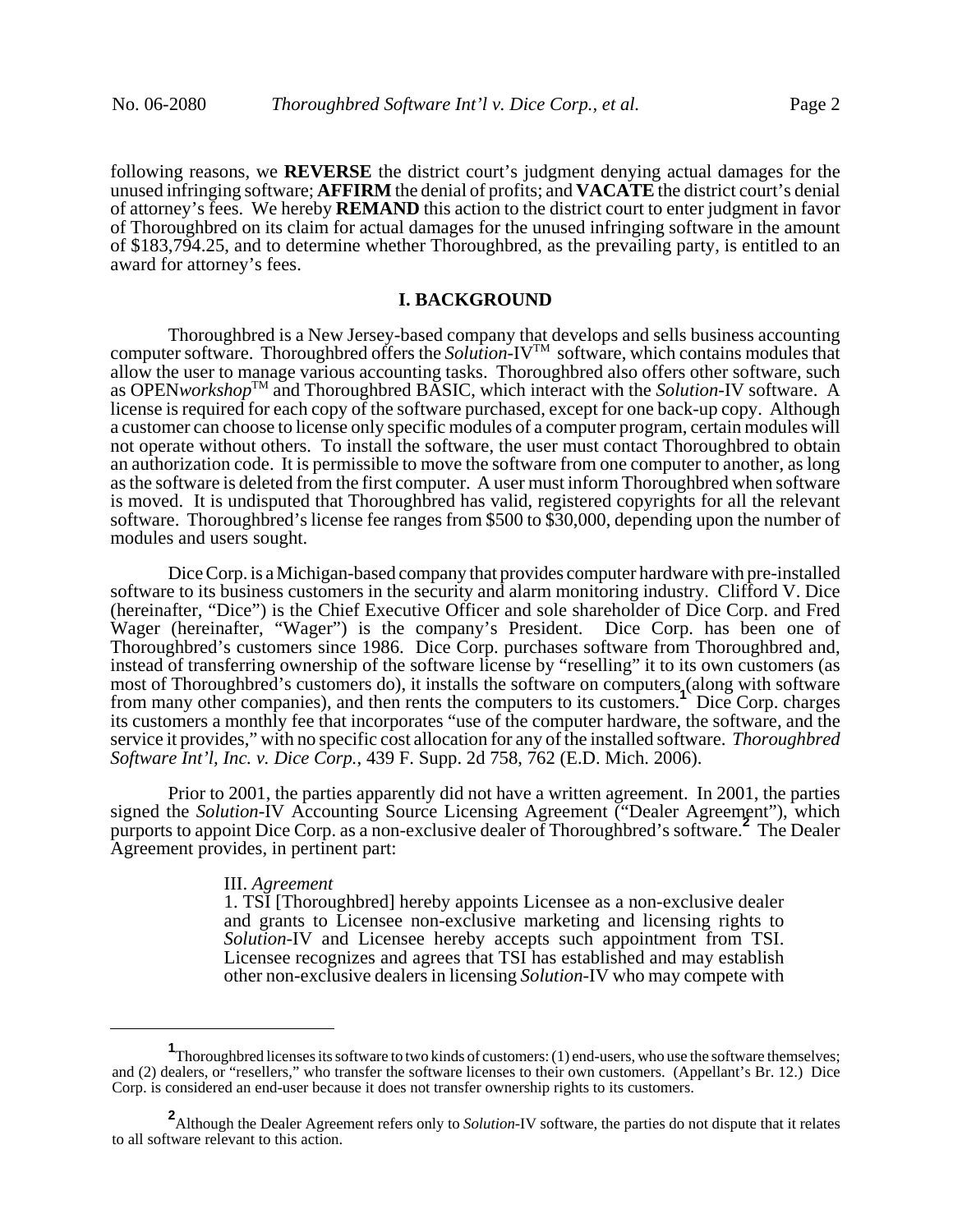Licensee. The standard Thoroughbred Software License Agreement is attached to this agreement . . . and is made a part of this agreement.

2. Licensee shall pay to TSI the Source License fee set forth in the current Product Catalog and Pricing Schedule in return for which Licensee shall receive rights to license *Solution*-IV modules under the terms of this agreement, subject to compliance by Licensee with all terms of this agreement. Upon receipt of the Source License fee and this executed Source License Agreement, TSI shall deliver to Licensee one copy of *Solution*-IV for in-house use plus the *Solution*-IV Source Toolkit manual. The in-house development environment must be licensed separately. New Licensees must agree to attend a *Solution*-IV technical training class before receiving rights to license *Solution*-IV modules to end-user customers.

3. Licensee shall pay to TSI the end-user module license fees set forth in the then current Product Catalog and Pricing Schedule on each licensing or disposition of *Solution*-IV, whether or not a fee is charged by Licensee and whether or not *Solution*-IV is actually ordered from TSI. These fees are due to TSI even if the resulting installation is highly modified. One copy of the *Solution*-IV System Utilities and either a *Solution*-IV Environment, an IDOL-IV<sup>TM</sup> Development Environment, or an OPEN*workshop*<sup>TM</sup> Environment are also required for each installation.

(Dealer Agreement III.1-3, Joint Appendix ("JA") 307.)

The Dealer Agreement also incorporates Thoroughbred's standard Software License Agreement, which provides, in pertinent part:

> 2. OWNERSHIP. THOROUGHBRED SOFTWARE is the sole owner of the enclosed Software and its accompanying documentation. All of the Software and documentation is copyrighted. You may not copy or otherwise reproduce any part of the contents of this package except that you may make one (1) backup copy of the Software and you may load the Software into a computer as an essential step in executing the Software on the computer.

> 3. RESTRICTIONS ON USE AND TRANSFER. The original and any backup copies of the Software are to be used only in connection with a single computer. You may not distribute copies of the Software to others. You may not transfer the Software electronically from one computer to another. You may transfer this license, together with the original and all backup copies of the Software, provided that the transferee completes and returns to THOROUGHBRED SOFTWARE a Warranty Registration Card and agrees to be bound by the terms of this License Agreement. Any modification or translation of the Software by the Licensee or by any other party shall be subject to the full terms and conditions of this License Agreement. YOU MAY NOT USE, MODIFY, COPY, OR TRANSFER THE SOFTWARE, OR ANY MODIFICATION, COPY, OR MERGED PORTION THEREOF, IN WHOLE OR IN PART, EXCEPT AS EXPRESSLY PROVIDED FOR IN THIS LICENSE AGREEMENT.

(Software License Agreement ¶¶ 2-3, JA 309-10.)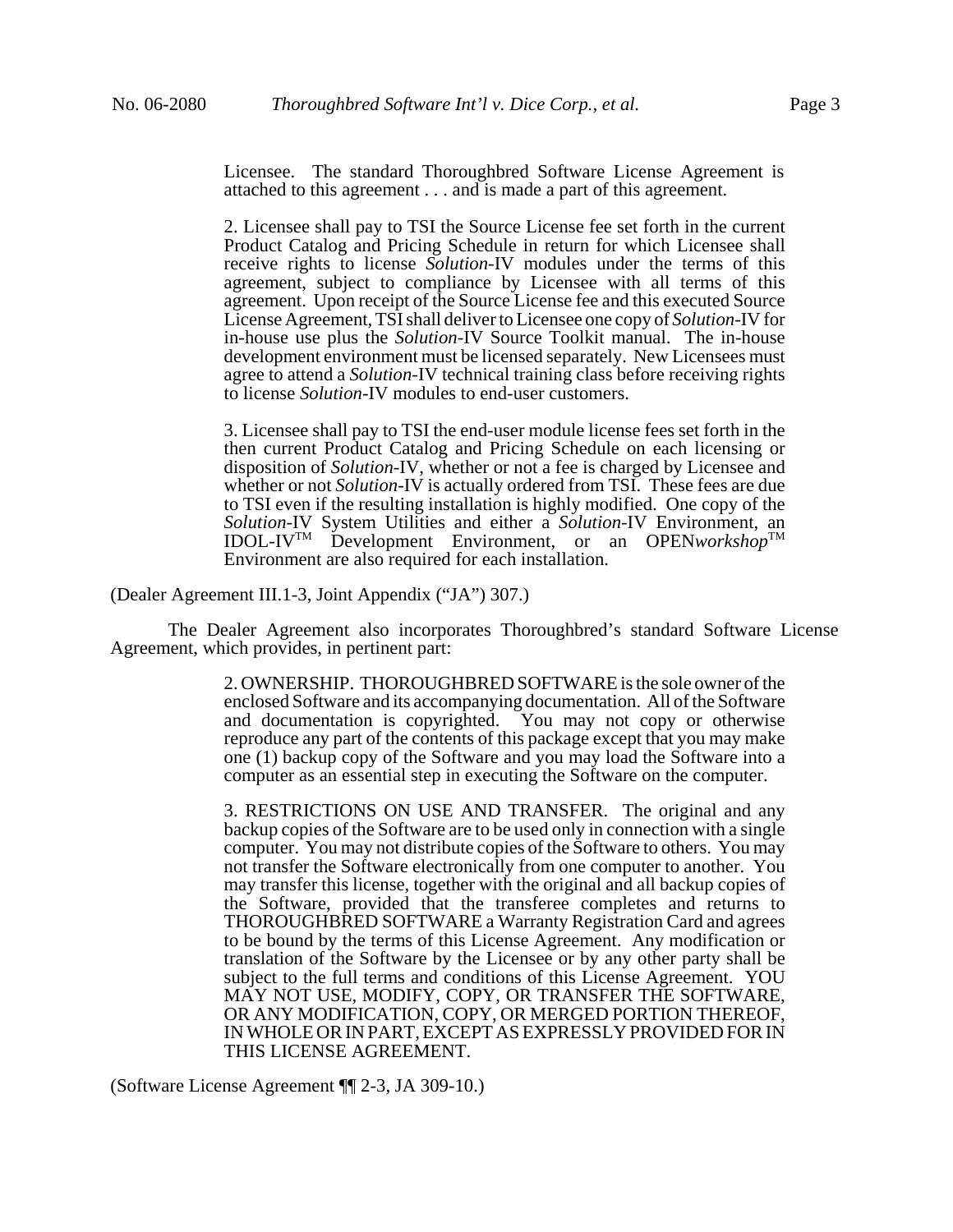The Dealer Agreement also states that it "(i) supersedes all prior agreements between [Thoroughbred] and [Dice Corp.] with respect to the same subject matter, and fully sets forth our understanding with respect to the subject matter hereof; [and] (ii) shall not be modified, except by written agreement . . . ." (Dealer Agreement VII.1, JA 308.) Dice Corp. maintains that, prior to and during the Dealer Agreement, the parties had a verbal agreement that allowed Dice Corp. to install an entire software license, but pay only for the modules that it or its customers used.

In the fall of 2005, an apparently disgruntled former Dice Corp. employee informed Thoroughbred that Dice Corp. possessed a "crack" or "lock pick" program that allowed it "to copy Thoroughbred's software and install it without obtaining authorization codes from Thoroughbred." *Thoroughbred Software*, 439 F. Supp. 2d at 765. Dice Corp. maintains that one of its employees developed the program on his own time, and that the program's purpose was to ensure that Dice Corp. "would have a steady supply of Thoroughbred software in the event that Thoroughbred's bankruptcy reorganization was unsuccessful," and that some employees used the crack program to save time when "activating legally purchased software packages at customer locations instead of using Thoroughbred's website" to obtain an authorization code. *Id.*

The discovery of the crack program prompted Thoroughbred to conduct an audit "of Dice Corp.'s computers, records of installations, and licenses sold to it by Thoroughbred." *Id.* Besides finding that Dice Corp. possessed software that was properly authorized and paid for, yet was not installed on any computer, "the audit showed that Dice Corp. had 33 unauthorized installations of Solution-IV software, plus an additional five customers running unlicensed modules, and 31 unauthorized installations of OPENworkshop software," which were all installed on computers. *Id.* Although Dice Corp. disputed the method by which the audit was conducted, the district court accepted the results of the audit. *Id.* at 767.

After a bench trial held on April 19 and 20, 2005, the district court found that Dice Corp. "exceeded the scope of its license and violated the Copyright Act," *id.* at 769, by copying Thoroughbred's software, which resulted in "33 unauthorized installations of Solution-IV software, plus an additional five customers running unlicensed modules, and 31 unauthorized installations of OPENworkshop software." *Id.* at 767. The district court held that the parties' 2001 Dealer Agreement superceded any prior verbal agreement that may have existed, finding that

> [t]he Court must reject the testimony of the defendants that a special arrangement was made with Thoroughbred that allowed the installation of software outside the [Dealer] [A]greement. Although this arrangement may have existed in the past, the parties' intention expressed in the [Dealer] [A]greement . . . set forth the terms of the arrangement going forward.

*Id.* Consequently, the district court rejected Dice Corp.'s reliance on the prior verbal agreement that the parties allegedly had, and stated that "[Dice Corp.'s] claim that prior practice allowed it to load unauthorized versions of protected software onto the computers used by its customers, which constituted copying the copyrighted work, is untenable." *Id.* at 769. The district court also found Dice vicariously liable. *Id.*

The district court further found that 16 unauthorized copies of the *Solution*-IV software were being used by Dice Corp.'s customers. *Id.* at 767. Conversely, the court found that 17 unauthorized copies of the *Solution*-IV software and 31 unauthorized installations of OPEN*workshop* software were not being used by either Dice Corp. or their customers, and that Thoroughbred had not rebutted Dice Corp.'s assertion that the customers could not access the unused software, due to a security program that Dice Corp. had developed "to prevent access without paying." *Id.*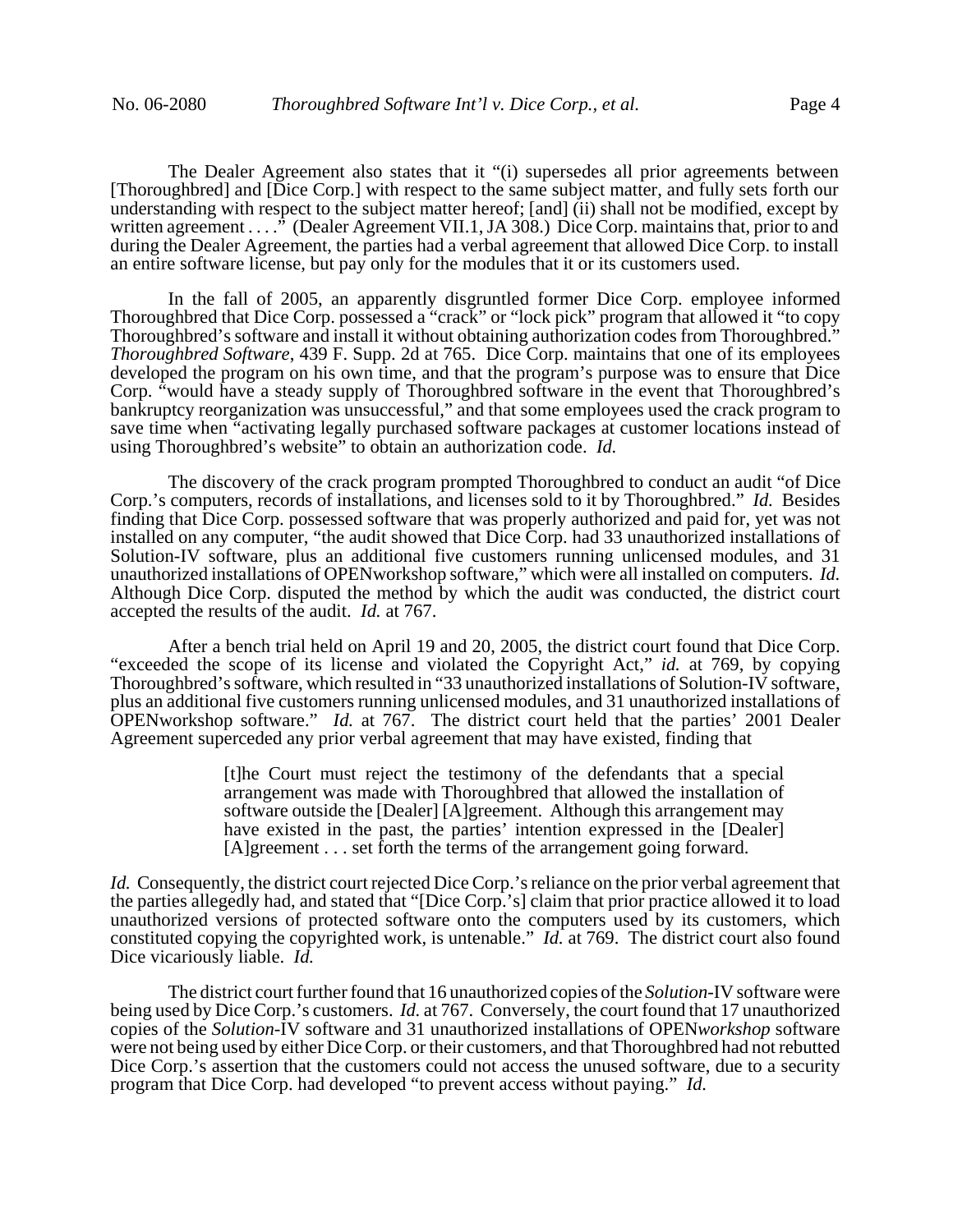The district court awarded actual damages for the used software, and denied actual damages for the unused software. The court also declined to award Thoroughbred recovery for profits that Dice Corp. made from the infringement. In addition, the district court declined to award attorney's fees to either party on the ground that no party constituted a "prevailing party" under the relevant statute. On July 28, 2006, Thoroughbred appealed the district court's denial of recovery for actual damages for the unused infringing software, Dice Corp.'s profits from the infringing software, and attorney's fees. Dice Corp. does not appeal the issue of liability.

## **II. STANDARD OF REVIEW**

Both the issues of whether Thoroughbred is entitled to recover actual damages for the unused infringing software and whether it is entitled to recover Dice Corp.'s profits from the infringement are subject to *de novo* review as they involve mixed questions of law and fact. *Williams v. Mehra*, 186 F.3d 685, 689 (6th Cir. 1999).

The issue of whether attorney's fees should be awarded is reviewed for abuse of discretion. *Bridgeport Music v. Diamond Time*, 371 F.3d 883, 892 (6th Cir. 2004). Discretion is abused when a district court "relies on clearly erroneous factual findings, improperly applies the law, or uses an erroneous legal standard." *Id.* at 893.

#### **III. LAW AND ANALYSIS**

## **A. Actual Damages for Unused Infringing Copies of Software**

A plaintiff may seek either actual damages or statutory damages for copyright infringement. Thoroughbred seeks actual damages under 17 U.S.C. § 504(b), which provides, in pertinent part:

> The copyright owner is entitled to recover the actual damages suffered by him or her as a result of the infringement, and any profits of the infringer that are attributable to the infringement and are not taken into account in computing the actual damages.

A plaintiff seeking actual damages "must prove the existence of a causal connection between the . . . alleged infringement and some loss of anticipated revenue." *Quinn v. City of Detroit*, 23 F. Supp. 2d 741, 751 (E.D. Mich. 1998). Neither party disputes the district court's finding that the proper measure of actual damages in the instant case is "the amount Thoroughbred would have received but for Dice Corp.'s unlawful copying of the software." *Thoroughbred Software*, 439 F. Supp. 2d at 772. Further, the parties do not challenge the amount of actual damages that the district court awarded to Thoroughbred for the used software.

The issue is whether Thoroughbred can prove that it was damaged by the unused copies that the district court found to be infringing. Dice Corp. argues that Thoroughbred cannot show that it was damaged as a result of Dice Corp. having made unused copies because Thoroughbred cannot show that it sold less software as a result of Dice Corp.'s infringements. In fact, Dice Corp. contends that it would not have bought the infringing copies if it had been required to pay a license fee for all of the modules regardless of whether Dice Corp.'s customers needed or used them. The district court agreed with Dice Corp., finding that Thoroughbred had failed to show a causal connection for the unused copies because the lack of use "cast considerable doubt on the proposition that [Thoroughbred] would have made these sales [to Dice Corp.] absent the infringing conduct." *Id*. at 773. The district court's determination that "there was little possibility that Thoroughbred would suffer a financial loss by the copying activity" was based on Dice Corp.'s testimony that it made the extra copies simply "as a matter of convenience" in case a customer later wanted to activate a feature, at which point Dice Corp. would purportedly contact Thoroughbred for authorization and payment. *Id.* However, this reasoning conflicts with the district court's finding that the Dealer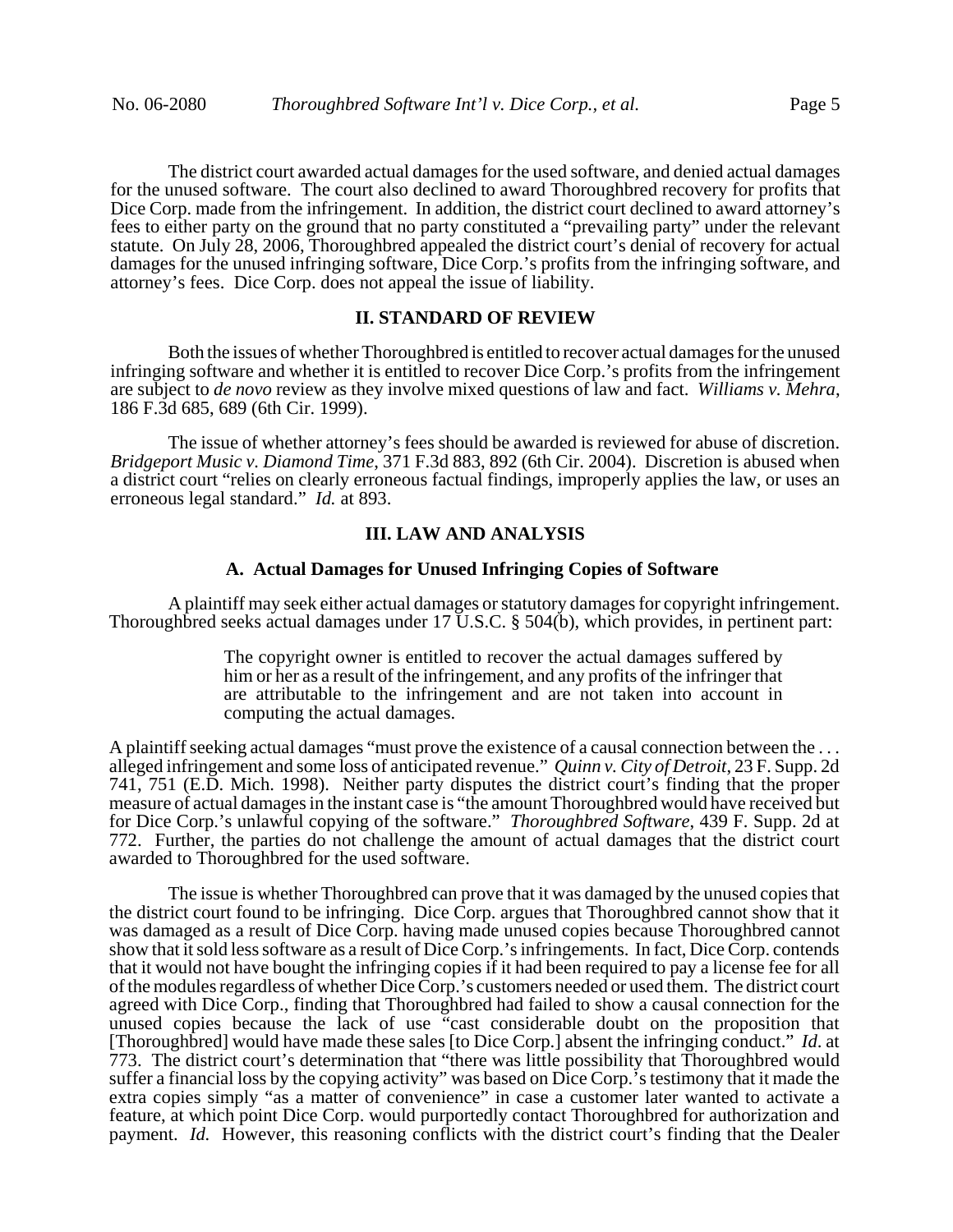Agreement superceded any verbal side agreement between the parties. Furthermore, the Dealer Agreement does not mention any arrangement that would allow Dice Corp. to make copies of licensed software, or to install licenses without prior payment to and approval from Thoroughbred. (Dealer Agreement III.2-3, JA 307.) The Software License Agreement explicitly prohibits "copy[ing] or otherwise reproduc[ing] any part of the contents of this package except that you may make one (1) backup copy of the Software and you may load the Software into a computer . . . ." (Software License Agreement 2, JA 309.)

In facts similar to the instant case, the Second Circuit has held that a copyright owner's "actual damages may include in appropriate cases the reasonable license fee on which a willing buyer and a willing seller would have agreed for the use taken by the infringer." *Davis v. Gap, Inc.*, 246 F.3d 152, 167 (2d Cir. 2001). *Davis* involved an eyeglasses designer who sued a retail store, The Gap, Inc., for using the plaintiff's product in an ad campaign without permission or payment. *Id.* at 155-56. In reversing the district court, the Second Circuit held that the license fee that the plaintiff could have received from the defendant was sufficient to constitute actual damages, even without a showing of lost sales:

> [T]he defendant has surreptitiously taken a valuable right, for which plaintiff could have charged a reasonable fee. Plaintiff's revenue is thus smaller than it would have been if defendant had paid for what he took. On the other hand, plaintiff's revenue is no less than it would have been if the defendant had refrained from the taking. In our view, as between leaving the victim of the illegal taking with nothing, and charging the illegal taker with the reasonable cost of what he took, the latter, at least in some circumstances, is the preferable solution.

#### *Id.* at 166.

In the instant case, the Dealer Agreement provides that a license fee is due for each copy of software purchased, and that the licensee cannot make additional copies. Accordingly, the causal connection between the unused infringing software and Thoroughbred's actual damages is that, under the Dealer Agreement, Dice Corp. should have paid Thoroughbred a license fee for each copy of the software. Thus, Dice Corp. is liable for the unpaid license fees for all the unauthorized copies it made, regardless of whether these copies were accessible to or used by Dice Corp.'s customers.**<sup>3</sup>** Consequently, the district court's finding that there were no actual damages for the copies that were unused and/or inaccessible to Dice Corp.'s customers was erroneous. Therefore, we reverse the district court and award actual damages for the unused infringing software.

The lost license fee that the district court used to measure actual damages for the used software copies is also the proper measure of actual damages for the unused copies. *See Thoroughbred Software*, 439 F. Supp. 2d at 772-73. It is undisputed that these amounts, as determined by the district court's opinion, are \$82,894.75 for the 17 unused infringing *Solution*-IV installations and \$100,899.50 for the 31 unused infringing OPEN*workshop* installations. *Id.* at 767. Therefore, judgment for Thoroughbred in the amount of \$183,794.25 should be entered by the district court on remand.

**<sup>3</sup>**<br>Dice Corp. also argues that because it created a security program to ensure that its customers did not access the infringing software, it should not have to pay for the infringing copies that it admittedly made. Yet the effort that an infringer takes to ensure that no one else can benefit from the illegally-gotten software does not negate the fact that the infringer illegally obtained the software in the first place.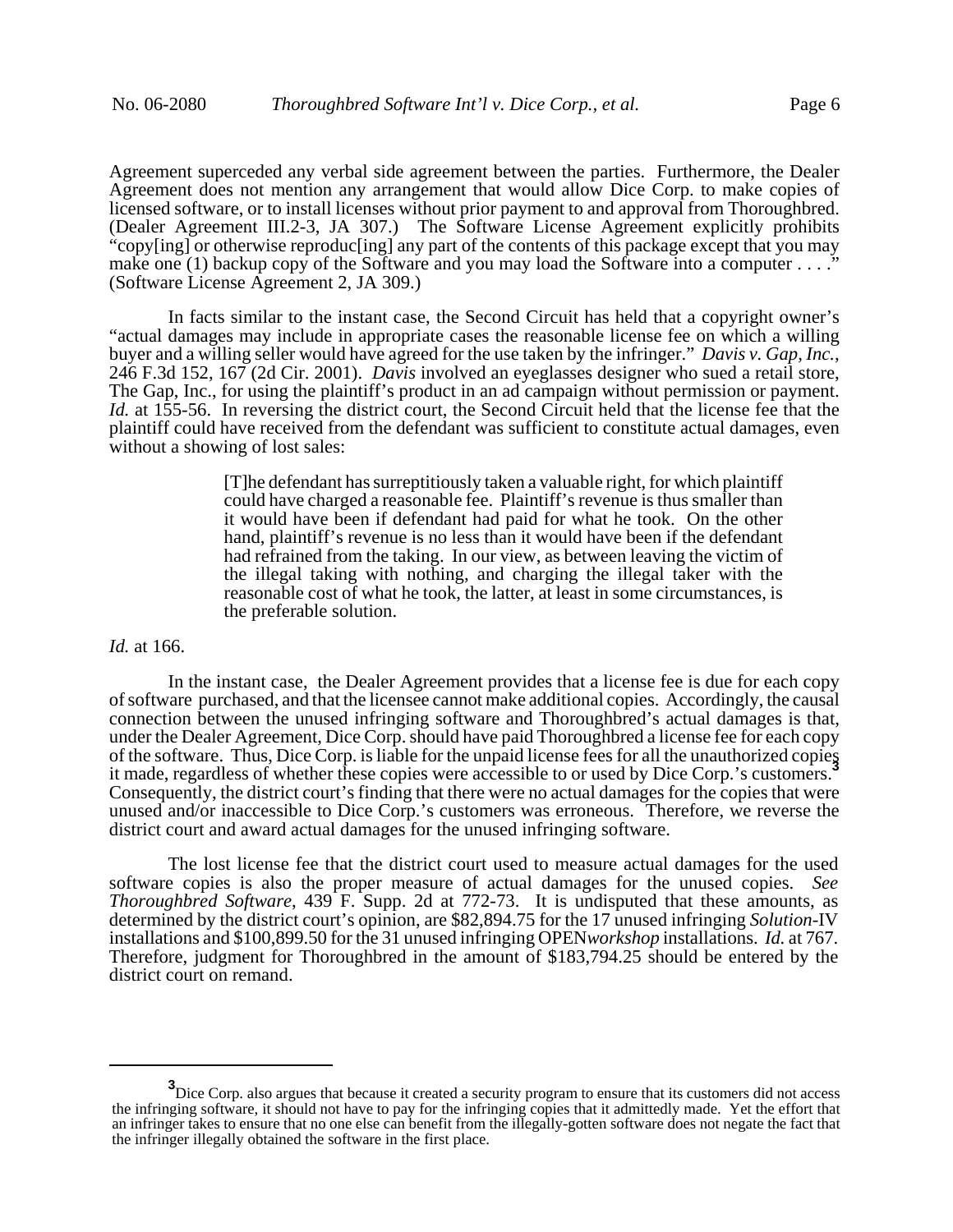## **B. Profits**

In addition to actual damages, a plaintiff can obtain the infringer's profits, to the extent that they have not already been accounted for under actual damages. 17 U.S.C. § 504(b). Profits, like other damages, "must be based on credible evidence, not speculation." *Rainey v. Wayne State Univ.*, 26 F. Supp. 2d 963, 971 (E.D. Mich. 1998). To assess the infringer's profits, the copyright owner must first show evidence of the infringer's gross revenue attributable to the infringement. 17 U.S.C. § 504(b); *Johnson v. Jones*, 149 F.3d 494, 506 (6th Cir. 1998). Then the burden shifts to the defendant to prove "deductible expenses." 17 U.S.C. § 504(b); *Johnson*, 149 F.3d at 506.

In the instant case, the proper measure of the infringer's profits is the amount that Dice Corp. charges its customers for the infringing software, minus the amount that Dice Corp. should have paid Thoroughbred for the infringing software (i.e., the lost license fee), which has already been included as actual damages. However, Thoroughbred has not put forth any evidence relating to this amount. Thoroughbred argues that, because Dice Corp. does not delineate which part of its monthly customer fee relates to software, Thoroughbred cannot provide a precise amount of Dice Corp.'s profits from the infringing software. Consequently, Thoroughbred instead offers evidence of its own suggested retail price for the software as a measure for what it suggests is Dice Corp.'s gross revenue. Thoroughbred suggests that its retail price could then be discounted by the license fee to calculate Dice Corp.'s relevant profits.

The district court found that this measurement failed because "Thoroughbred's own retail price, or even its discounted price, is no measure of Dice Corp.'s revenue." *Thoroughbred Software*, 439 F. Supp. 2d at 771. We agree. There is no evidence that what Thoroughbred charged its retail customers for software bears any resemblance to what Dice Corp. charged its customers to lease software. Consequently, the district court did not err in concluding that this amount was not a reasonable approximation of Dice Corp.'s gross revenue from the infringing software. Therefore, Thoroughbred has failed to meet its initial burden to recover Dice Corp.'s profits from the infringement.

Although Dice Corp.'s opaque pricing scheme admittedly makes it more difficult for Thoroughbred to meet its burden to show Dice Corp.'s gross revenue, this complication does not relieve Thoroughbred of its obligation to put forth evidence that would allow the trier of fact to determine what portion of Dice Corp.'s monthly customer fee was attributable to the infringing software. In the instant circumstance, Thoroughbred might have offered evidence of the entire monthly fee that Dice Corp. charges a customer, and then submitted expert testimony as to what portion of this monthly charge could reasonably be subtracted for the use of a computer, customer service, and the like. Even if the resulting amount still included some non-infringing revenue, this method might have discharged Thoroughbred's burden and placed the onus either on Dice Corp. to prove deductible expenses or on the court to apportion. *See Cream Records, Inc. v. Jos. Schlitz Brewing Co.*, 754 F.2d 826, 828-29 (9th Cir. 1985) ("'In cases such as this where an infringer's profits are not entirely due to the infringement, and the evidence suggests some division which may rationally be used as a springboard it is the duty of the court to make some apportionment.'" (quoting *Orgel v. Clark Boardman Co.*, 301 F.2d 119, 121 (2d Cir. 1962))). As the record stands, Thoroughbred has failed to offer any reliable evidence to represent the measure of Dice Corp.'s relevant profits. Therefore, we affirm the district court in declining to award Thoroughbred recovery for Dice Corp.'s profits from the infringing software.

#### **C. Attorney's Fees**

Section 505 of the Copyright Act of 1976 states that "[e]xcept as otherwise provided by this title, the court may . . . award a reasonable attorney's fee to the prevailing party . . . ." 17 U.S.C. § 505. This Court uses four non-exclusive factors to determine whether to award attorney's fees in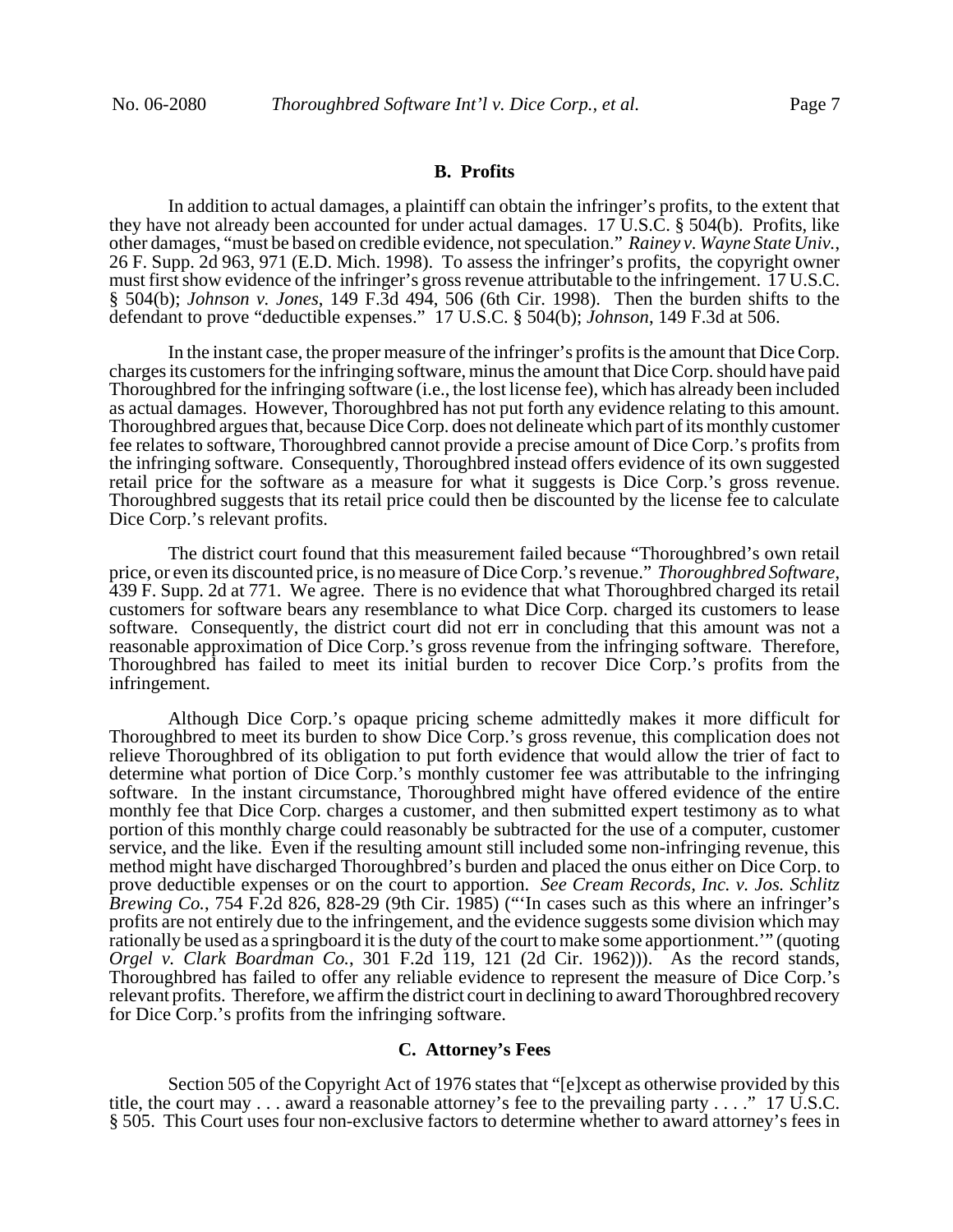a copyright action: "frivolousness of the claim, motivation, reasonableness, and deterrence." *Coles v. Wonder*, 283 F.3d 798, 804 (6th Cir. 2002) (citing *Fogerty v. Fantasy, Inc.*, 510 U.S. 517, 534 n.19 (1994)).

In the instant case, the district court summarily declined to award attorney's fees, reasoning that

> no party except Fred Wager [who was dismissed as not vicariously liable] has *prevailed in full* in this case, so the award of attorney fees is inappropriate. As to defendant Wager, the court has considered the factors committed to its discretion and concludes that the weight of the factors does not favor an award of attorney fees.

*Thoroughbred Software*, 439 F. Supp. 2d at 773 (emphasis added). Thoroughbred appeals, arguing that it is the prevailing party and that the relevant discretionary factors weigh in favor of awarding attorney's fees.

Dice Corp. first contends that it is the "prevailing party." Yet the case that Dice Corp. cites, *Florentine Art Studio v. Vedet K. Corp.*, 891 F. Supp. 532 (C.D. Cal. 1995), is distinguishable from the instant case. The court in *Florentine* found that the defendants had prevailed where they "established that they never knowingly copied any copyrighted work"; one defendant was exonerated; and two others "prevailed on seven of the nine infringement counts, were found merely to be innocent infringers on the remaining two, and were assessed the minimum statutory damages." *Id.* at 541. In the instant case, the district court found that Dice Corp. infringed all of the copies identified by the audit. Furthermore, the district court ordered Dice Corp. to pay Thoroughbred \$29,630.25 in actual damages, and this Court now orders it to pay an additional \$183,794.25. Under these circumstances, Dice Corp. is not the prevailing party.

Dice Corp. also argues that because Thoroughbred voluntarily dismissed several alternative theories of recovery it is precluded from being a "prevailing party." However, the voluntarily dismissed claims were not copyright infringement claims, so they do not bear on who prevailed under the Copyright Act. Furthermore, there is no requirement that a party must prevail "in full" to obtain attorney's fees. In copyright infringement cases, "[g]enerally, the prevailing party is one who succeeds on a significant issue in the litigation that achieves some of the benefits the party sought in bringing suit." *Warner Bros., Inc. v. Dae Rim Trading, Inc.*, 877 F.2d 1120, 1126 (2d Cir. 1989). Likewise, Nimmer states that

[t]he plaintiff will ordinarily be regarded as the prevailing party if he succeeds at trial in establishing the defendant's liability, even if the damages awarded are nominal or nothing. But courts at times characterize as "prevailing" a defendant who, albeit suffering adverse entry of judgment, substantially beats back an oppressive plaintiff. The standard to emerge here is that the "prevailing party is one who succeeds on a significant issue in the litigation that achieves some of the benefits the party sought in bringing suit." On that basis, it has been held that a "party's success on a claim that is 'purely technical or de minimis' does not qualify him as a 'prevailing party.'"

4 Nimmer on Copyright § 14.10[B] (citations omitted). Contrary to relevant precedent, the district court required a party to prevail "in full" in order to constitute the "prevailing party." We therefore find that the district court erred in this determination. Furthermore, Thoroughbred has now fully prevailed on its claim for actual damages, for a total award of \$213,424.50, which is certainly more than a technical or de minimis amount. The fact that Thoroughbred did not succeed on its claim for profits does not preclude it from being the prevailing party.